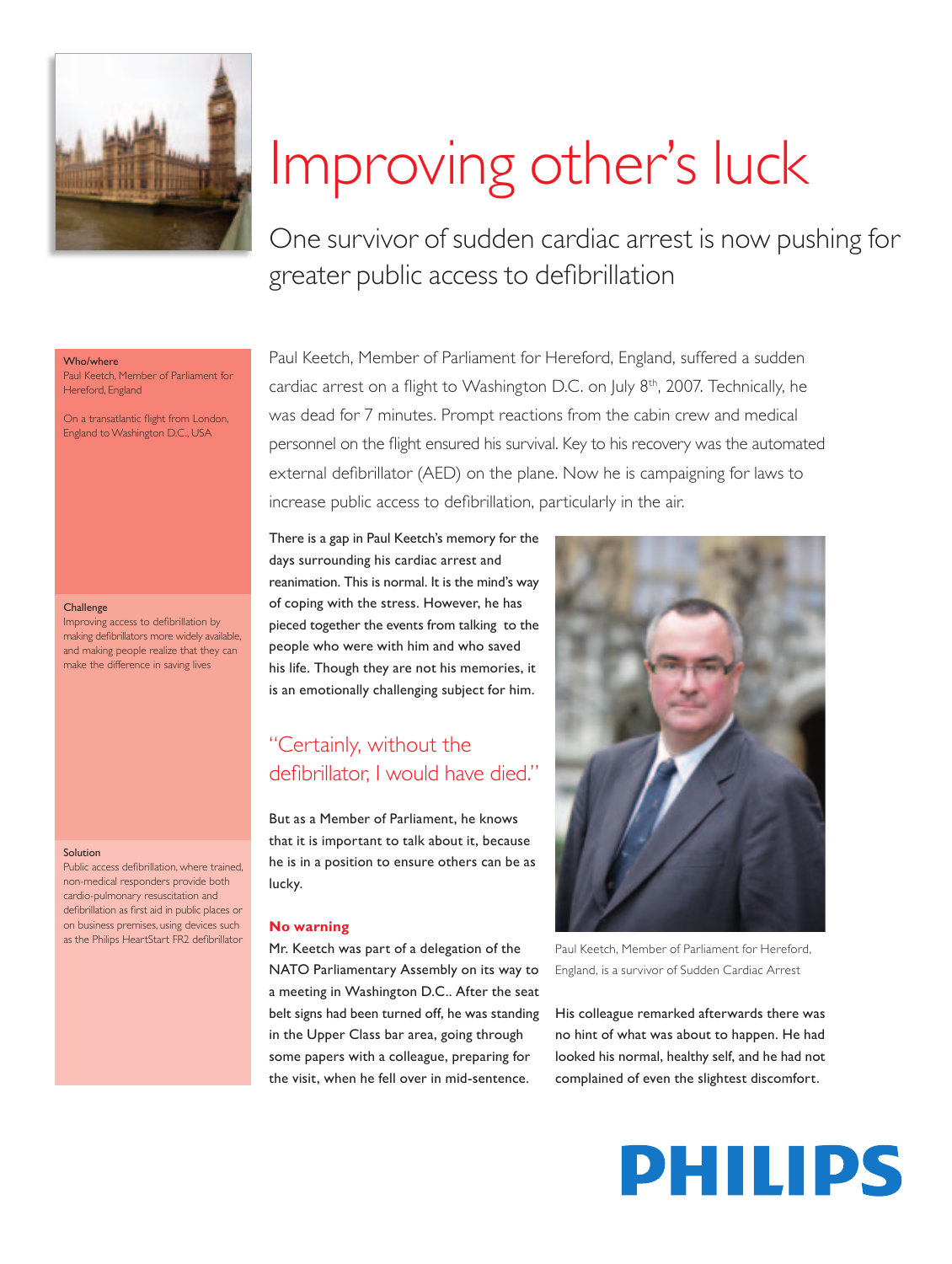

Because of his own experience and conviction, Paul Keetch is now pushing for greater public access to defibrillation

"My colleague told me afterwards that it was 'just like turning somebody off,'" reports Mr. Keetch. There was no turbulence, and the flight attendant at the bar, Miss Claire Jamieson, assumed he had tripped.

As he fell, his head hit a drinks trolley and started bleeding. An English general practitioner (GP) heard this happen and came forward. Miss Jamieson had alerted the rest of the crew, and a call went out for medical help. A Brazilian military medic, who was among the passengers, responded. Initially, attention was focused on the wound. But one of the cabin crew then noticed Mr. Keetch had no pulse, though the English GP still detected some exhalation, which added to the confusion. The Brazilian medic started providing cardiac massage and Miss Jamieson worked with him to give Mr. Keetch mouth-to-mouth resuscitation.

One of the cabin crew raised the alert to  $code$  Delta Foxtrot – a need for defibrillation - and the Flight Services Manager, Jane Fear, raced to the front of the plane to get the automated external defibrillator (AED). The crew at the scene opened Mr. Keetch's shirt for Miss Fear to attach the pads to his chest. There was still some confusion about the exact cause of Mr. Keetch's unconsciousness until the defibrillator detected ventricular fibrillation, and signalled there was a need to provide a shock.

## "Sudden cardiac arrest can happen to anyone, and it kills 94% of the people it happens to."

Mrs. Fear cleared the people away and pressed the button. Mr. Keetch's heart restarted immediately. "Certainly, without the defibrillator, I would have died," he says.

Mr. Keetch remained unconscious as the plane turned around and returned to Heathrow airport. The doctors on-board put him on a drip and when they landed Mr. Keetch was

transferred to an ambulance on the runway. He spent about 40 minutes there until his condition stabilised. The flight records show that seven minutes had passed between the first alarm and defibrillation. In ventricular fibrillation, instead of pumping rhythmically, the muscle of the heart quivers ineffectually.

## "Next time you fly, ask if the plane has a defibrillator."

The blood supply to the rest of the body stops. Seven minutes without blood could do much damage to the brain. Mr. Keetch was not reacting even to pinpricks, indicating he was in a deep coma. The greatest danger seemed to be of severe and lasting brain damage, so he was then taken by helicopter first to the neurologists at the Royal London Hospital in Whitechapel.

#### **One in a hundred**

When the neurologists could do no more he was transferred to The London Chest Hospital in nearby Bethnal Green. After six days in a coma, he is told he was conscious and communicating for a further three days that he does not remember. This was the first sign that he could make a good recovery. For those three days, he was disoriented, at times distressed, and occasionally belligerent. After this period his memory, and his normal behaviour returned, and his family and friends could start relaxing. Some people have seen a change in him. But in his energy for working on other people's behalves, the biggest change has been his more vigorous championing of a further cause: wider access to defibrillation.

Apart from having to ease himself back into his normal routine, initially his biggest problem was the pain in his chest from two cracked ribs. But even for this, he was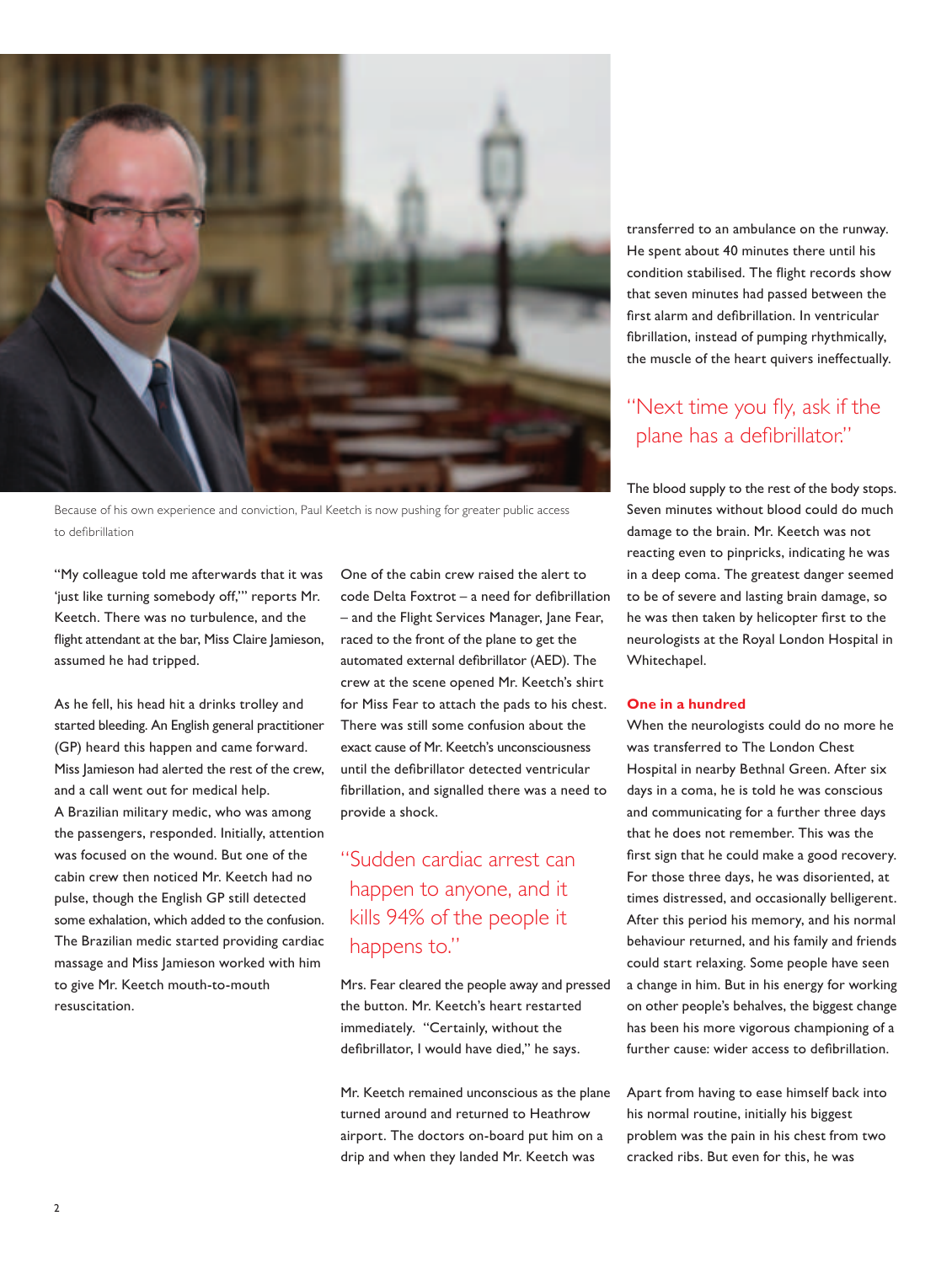ultimately grateful. Before his cardiac arrest, Mr. Keetch was Patron of Herefordshire Heartstart, a charity in his constituency that teaches cardiopulmonary resuscitation (CPR). He had taken their course, so he knew that when CPR is done properly it is not unusual for a few ribs to get cracked. He was glad the Brazilian medic and crew had given him proper CPR – it seems likely that this had ensured circulation to his brain, thus preventing any serious damage.

Only months earlier Mr. Keetch had had an extensive medical check-up and passed with flying colors. In trying to work out what happened, the doctors at the London Chest Hospital concluded there were no mechanical or cardiovascular problems, and the electrical problem was spontaneous. This is known as an idiopathic ventricular fibrillation, or in short, there was no foreseeable reason for it to have happened. This is true of 1% of cases.

## "My view is very simple. I think we should have them."

"Sudden cardiac arrest can happen to anyone, and it kills 94% of the people it happens to," Mr. Keetch adds. "Once it happens and the heart stops pumping blood, then the only way to survive is by electrically restarting the heart." This is what defibrillation does.

#### **An evident need**

Mr. Keetch can now continue his life largely as normal. He swapped offices with another Member of Parliament in a further part of the government buildings, to increase his daily exercise. He now has an implantable cardioverter defibrillator (ICD), just in case the electrical disturbance should strike again so he no longer needs a defibrillator on any plane he takes. But he has raised awareness



Paul Keetch with Jane Fear (left) and Claire Jamieson (right) from Virgin Atlantic who played a major part in his rescue

among his colleagues on the Foreign Affairs Committee, who often travel. "I tell people," says Mr. Keetch, "'next time you fly, ask if the plane has a defibrillator."' Some of his colleagues do just that, or choose airlines on that basis.

But Mr. Keetch does not stop with encouraging his colleagues. Since his incident, he has started campaigning for regulation. The law in the United States of America requires all aircraft flying in its airspace to carry a defibrillator. This is not the case elsewhere.

## "It's so simple. The machine tells you what to do."

"I am aware of just how lucky I was," says Mr. Keetch. "If I had been on an internal British flight with another airline, I could be dead now." The seven minutes for which Mr. Keetch's heart stopped pumping blood was long, given the distraction of his head wound; this is still a tiny fraction of the time it would take a plane to land, even if it was directly above an airport. "There is no way without a defibrillator that somebody having a cardiac arrest is actually going to survive."

#### **Practical issues**

Arguments against wider availability of defibrillators start with the possibility of hurting the victim. This is possible with traditional, manual defibrillators. However, modern automated external defibrillators (AEDs) make it impossible to do any harm. An AED examines the disturbance of the victim's heart, recognizes whether defibrillation can correct the condition, and only allows the user to shock the patient if it will help.

Another argument relates to ventricular fibrillation being rare. This is a specific type of what are commonly referred to as heart attacks, and the only one that can be treated by defibrillation. Virgin Atlantic has had several heart attacks on board since 1990. Not all of them were ventricular fibrillation, and some cases of ventricular fibrillation did not respond because of other complications. But apart from Mr. Keetch, another victim has also survived and gone on with his life. This is reason enough for Mr. Keetch to see AEDs as useful.